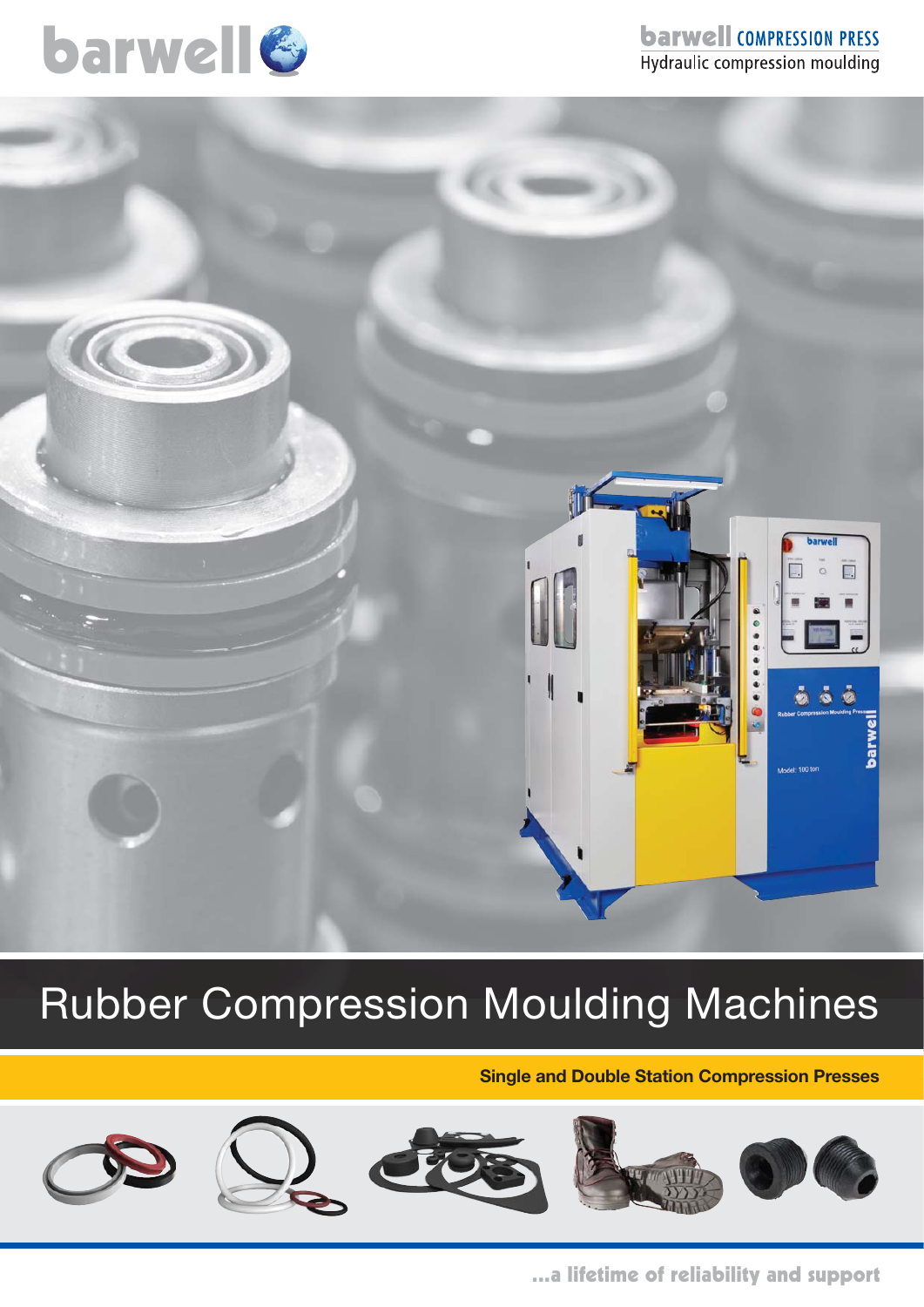#### RUBBER  PROCESSING MACHINERY

# barwell



### **Barwell Compression Moulding Presses**

A high performance, low investment, accurate and reliable method of compression moulding, designed specifically for the needs of the rubber industry.

- Technologically advanced to provide high quality production and control
- Exceptionally safe, virtually eliminating risk of operator injury
- Cost-cutting and environmentally friendly as material wastage is kept to a minimum, especially when used in conjunction with a Barwell Preformer
- Robust and reliable, manufactured using premium quality components, construction methods and materials
- Operator-friendly and fully programmable, reducing set-up time and increasing production capacity
- <sup>l</sup> Machines can be specified to the customer's specific production requirements

#### **FEATURES**

- Simple plug and play installation
- Programmable vent breathing and bump action to increase production control and quality
- Highly specified hydraulics, incorporating advanced proportional control system
- Easy to use and reliable Omron PLC / HMI

# **OMRON**

#### **OPTIONS**

- Available in 100 to 500 ton models
- Vacuum press or standard
- Single or double press
- **Flexible daylight**
- Multi daylight
- Platen size can be specified
- Electric heated platens (or steam option)
- **Tilting top platen**
- **Bottom sliding platen**
- Side and bottom ejectors

### **barwell COMPRESSION PRESS Hydraulic compression moulding**

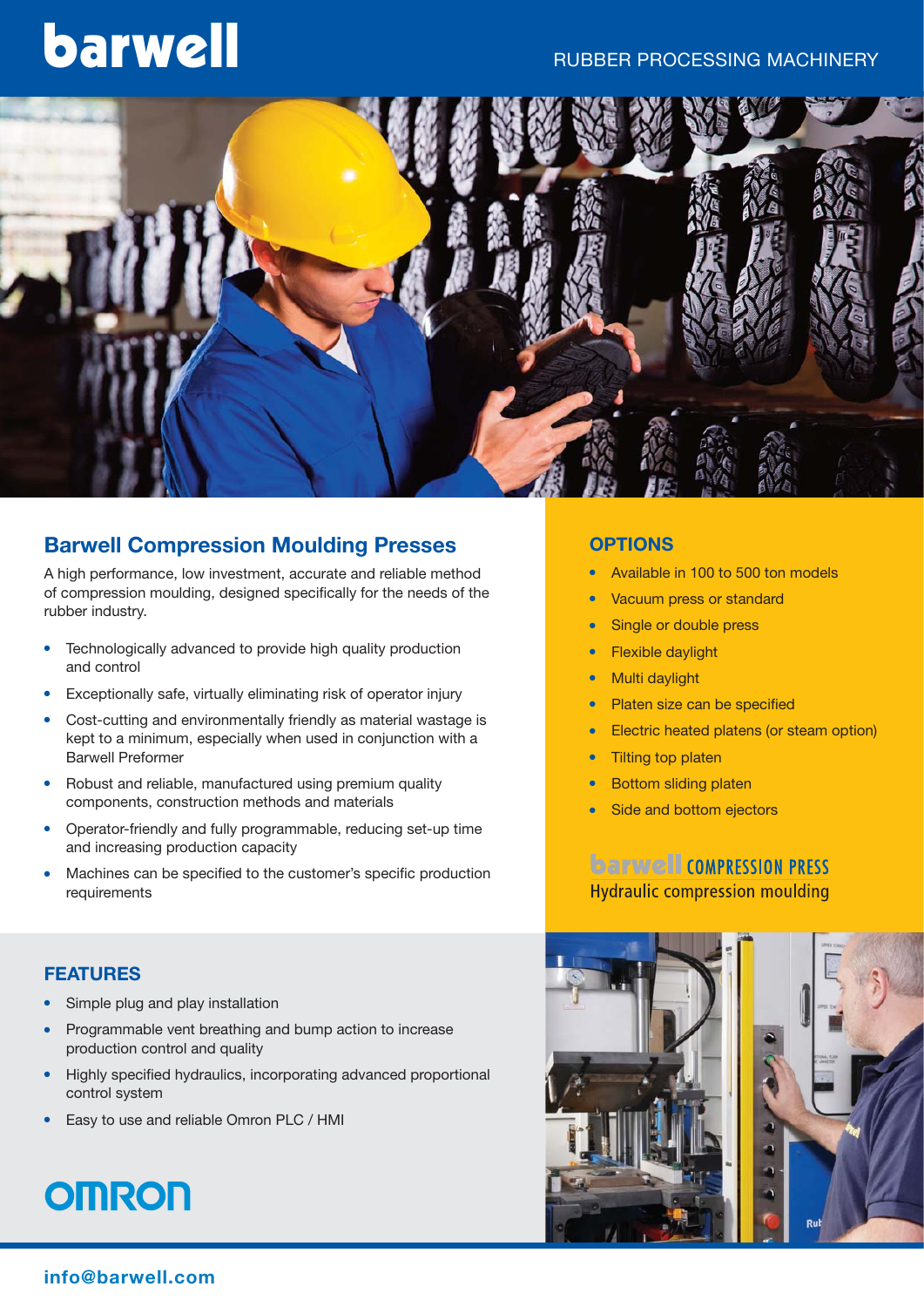#### **ENHANCED  SAFETY**

Health and safety is a primary concern for those responsible for machine maintenance and operator safety.

Barwell machines are manufactured to comply with international safety standards and are supplied with a number features to ensure safe operation.

- Interlock safety panel guarding significantly reduces the risk of operator injury
- Heating circuit includes programmable alert alarms
- CE compliant Safety light curtains Category 4 for maximum operator protection
- Optional tilting top platen allows easy cleaning and simple mould removal
- Sliding bottom table provides safe and easy loading/unloading
- Fully compliant to CE regulations



#### **APPLICATIONS**

Typical products that can be made on a Barwell Compression Press include:

- Oil seals
- O rings
- Golf balls



- Shoes
- Car mats
- **Grommets**
- Automotive parts
- And many more



### **SUPPORT**

Barwell has always taken the approach that a customer needs to be supported for the lifetime of the machine.

- Commissioning and servicing packages available
- **Technical support**
- **Spare parts**



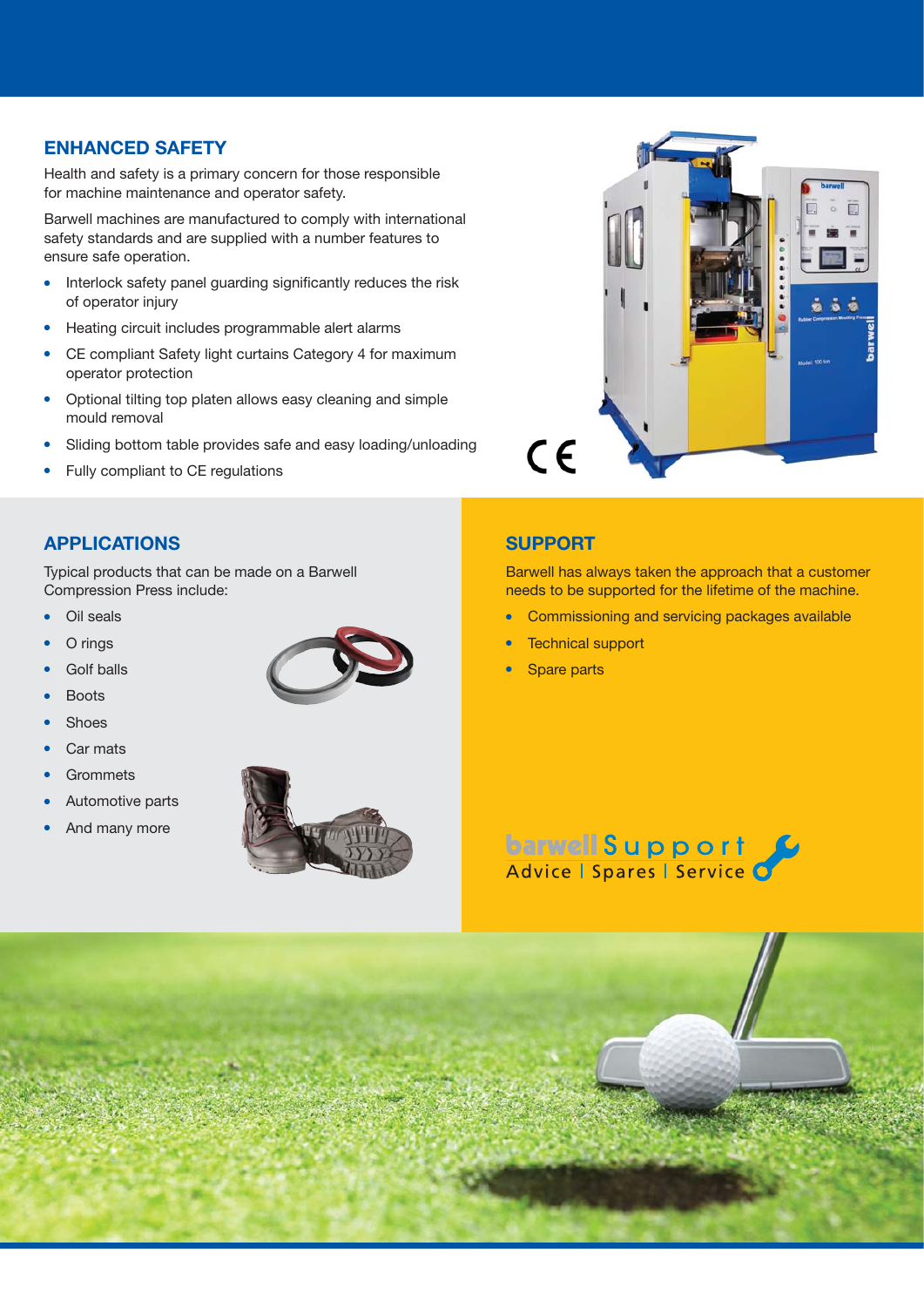# **Standard Compression Press Technical Data**

| <b>Single Press</b>   |                            |                             |                       |                                     |                                        |                                        |         |                               |                |      |           |           |
|-----------------------|----------------------------|-----------------------------|-----------------------|-------------------------------------|----------------------------------------|----------------------------------------|---------|-------------------------------|----------------|------|-----------|-----------|
| Code                  | Clamping<br>Force<br>(Ton) | Daylight<br>Opening<br>(mm) | <b>Stroke</b><br>(mm) | <b>Heating Platern</b><br>Size (mm) | Diameter of<br><b>Cylinder</b><br>(mm) | Type of Mould<br>Opening               | PLC/HMI | <b>Total</b><br>Power<br>(kw) | Weight<br>(kg) | (cm) | W<br>(cm) | H<br>(cm) |
| BCP-100T-2RT-S        | 100                        | 300                         | 270                   | 400 x 400                           | 250                                    | Front ejection and<br>mould open (2RT) | Yes     | 11.5                          | 3000           | 150  | 180       | 170       |
| BCP-200T-2RT-S        | 200                        | 300                         | 300                   | 560 x 560                           | 355                                    | Front ejection and<br>mould open (2RT) | Yes     | 21                            | 5000           | 200  | 240       | 200       |
| BCP-250T-2RT-S        | 250                        | 300                         | 300                   | 600 x 650                           | 400                                    | Front ejection and<br>mould open (2RT) | Yes     | 24.5                          | 6500           | 240  | 250       | 210       |
| BCP-300T-2RT-S        | 300                        | 300                         | 300                   | 650 x 650                           | 450                                    | Front ejection and<br>mould open (2RT) | Yes     | 30                            | 8500           | 245  | 250       | 220       |
| BCP-350T-2RT-S        | 350                        | 300                         | 300                   | 700 x 750                           | 475                                    | Front eiection and<br>mould open (2RT) | Yes     | 31                            | 10000          | 250  | 260       | 220       |
| BCP-400T-2RT-S        | 400                        | 300                         | 300                   | 850 x 850                           | 500                                    | Front ejection and<br>mould open (2RT) | Yes     | 31                            | 12000          | 260  | 300       | 240       |
| <b>BCP-500T-2RT-S</b> | 500                        | 300                         | 300                   | 1200 x 1200                         | 565                                    | Front ejection and<br>mould open (2RT) | Yes     | 54                            | 15000          | 280  | 385       | 240       |
| <b>BCP-100T-3RT-S</b> | 100                        | 300                         | 270                   | 400 x 400                           | 250                                    | Front ejection and<br>mould open (3RT) | Yes     | 11.5                          | 3500           | 150  | 180       | 170       |
| BCP-200T-3RT-S        | 200                        | 300                         | 300                   | 560 x 560                           | 355                                    | Front ejection and<br>mould open (3RT) | Yes     | 21                            | 5500           | 200  | 240       | 200       |
| BCP-250T-3RT-S        | 250                        | 300                         | 300                   | 600 x 650                           | 400                                    | Front ejection and<br>mould open (3RT) | Yes     | 24.5                          | 7000           | 240  | 250       | 210       |
| BCP-300T-3RT-S        | 300                        | 300                         | 300                   | 650 x 650                           | 450                                    | Front ejection and<br>mould open (3RT) | Yes     | 30                            | 9000           | 245  | 250       | 220       |
| BCP-350T-3RT-S        | 350                        | 300                         | 300                   | 700 x 750                           | 475                                    | Front ejection and<br>mould open (3RT) | Yes     | 31                            | 11000          | 250  | 260       | 220       |
| <b>BCP-400T-3RT-S</b> | 400                        | 300                         | 300                   | 850 x 850                           | 500                                    | Front ejection and<br>mould open (3RT) | Yes     | 31                            | 13000          | 260  | 300       | 240       |
| <b>BCP-500T-3RT-S</b> | 500                        | 300                         | 300                   | 1200 x 1000                         | 565                                    | Front ejection and<br>mould open (3RT) | Yes     | 54                            | 16500          | 280  | 385       | 240       |

#### **Double Press**

| Code           | <b>Clamping</b><br>Force<br>(Ton) | Daylight<br><b>Opening</b><br>(mm) | <b>Stroke</b><br>(mm) | <b>Heating Platern</b><br>Size (mm) | Diameter of<br>Cylinder<br>(mm) | <b>Type of Mould</b><br>Opening        | PLC/HMI    | <b>Total</b><br>Power<br>(kw) | Weight<br>(kg) | (cm) | W<br>(cm) | H<br>(cm) |
|----------------|-----------------------------------|------------------------------------|-----------------------|-------------------------------------|---------------------------------|----------------------------------------|------------|-------------------------------|----------------|------|-----------|-----------|
| BCP-100T-2RT-D | 100                               | 300                                | 270                   | 400 x 400                           | 250                             | Front ejection and<br>mould open (2RT) | Yes        | 23                            | 4500           | 250  | 180       | 170       |
| BCP-200T-2RT-D | 200                               | 300                                | 300                   | 560 x 560                           | 355                             | Front ejection and<br>mould open (2RT) | <b>Yes</b> | 42                            | 7000           | 300  | 240       | 200       |
| BCP-250T-2RT-D | 250                               | 300                                | 300                   | 600 x 650                           | 400                             | Front ejection and<br>mould open (2RT) | Yes        | 49                            | 9000           | 340  | 250       | 205       |
| BCP-300T-2RT-D | 300                               | 300                                | 300                   | 650 x 650                           | 450                             | Front ejection and<br>mould open (2RT) | Yes        | 60                            | 11000          | 345  | 250       | 210       |
| BCP-350T-2RT-D | 350                               | 300                                | 300                   | 750 x 750                           | 475                             | Front ejection and<br>mould open (2RT) | Yes        | 62                            | 13000          | 345  | 260       | 210       |
| BCP-100T-3RT-D | 100                               | 300                                | 270                   | 400 x 400                           | 250                             | Front ejection and<br>mould open (3RT) | Yes        | 23                            | 3000           | 250  | 180       | 170       |
| BCP-200T-3RT-D | 200                               | 300                                | 300                   | 560 x 560                           | 355                             | Front ejection and<br>mould open (3RT) | Yes        | 42                            | 7000           | 300  | 240       | 200       |
| BCP-250T-3RT-D | 250                               | 300                                | 300                   | 600 x 650                           | 400                             | Front ejection and<br>mould open (3RT) | Yes        | 49                            | 9000           | 340  | 250       | 205       |
| BCP-300T-3RT-D | 300                               | 300                                | 300                   | 650 x 650                           | 450                             | Front ejection and<br>mould open (3RT) | Yes        | 60                            | 11000          | 345  | 250       | 210       |
| BCP-350T-3RT-D | 350                               | 300                                | 300                   | 750 x 750                           | 475                             | Front ejection and<br>mould open (3RT) | Yes        | 62                            | 13000          | 345  | 260       | 210       |

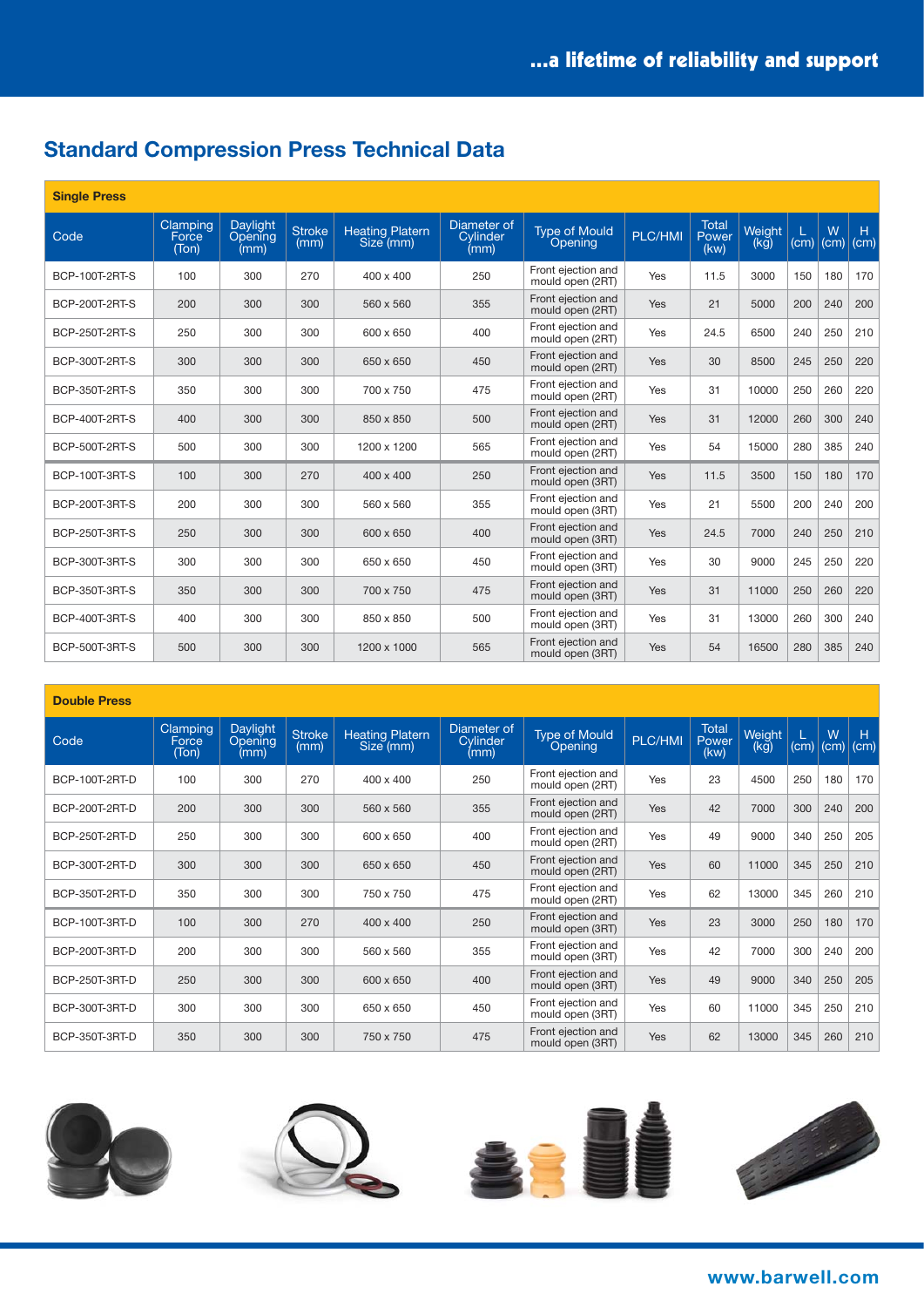# barwell

# **Vacuum Compression Press Technical Data**

| <b>Single Press</b> |                            |                             |                       |                                      |                                 |                                        |                |                               |                |      |           |           |
|---------------------|----------------------------|-----------------------------|-----------------------|--------------------------------------|---------------------------------|----------------------------------------|----------------|-------------------------------|----------------|------|-----------|-----------|
| Code                | Clamping<br>Force<br>(Ton) | Daylight<br>Opening<br>(mm) | <b>Stroke</b><br>(mm) | <b>Heating Platern</b><br>Size (mm)  | Diameter of<br>Cylinder<br>(mm) | <b>Type of Mould</b><br>Opening        | <b>PLC/HMI</b> | <b>Total</b><br>Power<br>(kw) | Weight<br>(kg) | (cm) | W<br>(cm) | H<br>(cm) |
| BCP-100T-V-2RT-S    | 100                        | 300                         | 300                   | Up: 400 x 350<br>Down: 400 x 400     | 250                             | Front ejection and<br>mould open (2RT) | Yes            | 11.5                          | 4500           | 175  | 200       | 210       |
| BCP-200T-V-2RT-S    | 200                        | 300                         | 300                   | Up: 500 x 500<br>Down: 560 x 560     | 355                             | Front ejection and<br>mould open (2RT) | Yes            | 22.5                          | 7000           | 200  | 240       | 235       |
| BCP-250T-V-2RT-S    | 250                        | 300                         | 300                   | Up: 500 x 500<br>Down: 560 x 560     | 400                             | Front ejection and<br>mould open (2RT) | Yes            | 26                            | 8500           | 240  | 260       | 240       |
| BCP-300T-V-2RT-S    | 300                        | 300                         | 300                   | Up: 600 x 600<br>Down: 600 x 650     | 450                             | Front ejection and<br>mould open (2RT) | Yes            | 29.5                          | 9500           | 250  | 270       | 250       |
| BCP-350T-V-2RT-S    | 350                        | 300                         | 300                   | Up: 700 x 700<br>Down: 700 x 750     | 475                             | Front ejection and<br>mould open (2RT) | Yes            | 32.5                          | 11000          | 265  | 295       | 260       |
| BCP-400T-V-2RT-S    | 400                        | 300                         | 300                   | Up: 800 x 800<br>Down: 800 x 850     | 500                             | Front ejection and<br>mould open (2RT) | Yes            | 35                            | 13000          | 285  | 320       | 270       |
| BCP-500T-V-2RT-S    | 500                        | 300                         | 300                   | Up: 1000 x 1000<br>Down: 1200 x 1000 | 560                             | Front ejection and<br>mould open (2RT) | Yes            | 56                            | 30000          | 380  | 386       | 290       |
| BCP-100T-V-3RT-S    | 100                        | 300                         | 300                   | Up: 400 x 350<br>Down: 400 x 400     | 250                             | Front ejection and<br>mould open (3RT) | Yes            | 11.5                          | 5500           | 175  | 200       | 210       |
| BCP-200T-V-3RT-S    | 200                        | 300                         | 300                   | Up: 503 x 508<br>Down: 600 x 650     | 355                             | Front ejection and<br>mould open (3RT) | Yes            | 22.5                          | 8000           | 200  | 240       | 235       |
| BCP-250T-V-3RT-S    | 250                        | 300                         | 300                   | Up: 600 x 600<br>Down: 600 x 650     | 400                             | Front ejection and<br>mould open (3RT) | Yes            | 26                            | 9500           | 240  | 260       | 240       |
| BCP-300T-V-3RT-S    | 300                        | 300                         | 300                   | Up: 600 x 600<br>Down: 600 x 650     | 450                             | Front ejection and<br>mould open (3RT) | Yes            | 29.5                          | 11000          | 250  | 270       | 250       |
| BCP-350T-V-3RT-S    | 350                        | 300                         | 300                   | Up: 700 x 700<br>Down: 700 x 750     | 475                             | Front ejection and<br>mould open (3RT) | Yes            | 32.5                          | 12500          | 266  | 295       | 260       |
| BCP-400T-V-3RT-S    | 400                        | 300                         | 300                   | Up: 800 x 800<br>Down: 800 x 850     | 500                             | Front ejection and<br>mould open (3RT) | Yes            | 35                            | 14500          | 285  | 320       | 270       |
| BCP-500T-V-3RT-S    | 500                        | 300                         | 300                   | Up: 1000 x 1000<br>Down: 1200 x 1200 | 560                             | Front ejection and<br>mould open (3RT) | Yes            | 56                            | 35000          | 380  | 386       | 288       |

#### **Double Press**

| Code             | Clamping<br>Force<br>(Ton) | Daylight<br>Opening<br>(mm) | <b>Stroke</b><br>(mm) | <b>Heating Platern</b><br>Size (mm) | Diameter of<br><b>Cylinder</b><br>(mm) | <b>Type of Mould</b><br>Opening        | PLC/HMI | <b>Total</b><br>Power<br>(kw) | Weight<br>(kg) | (cm) | W<br>(cm) | н<br>(cm) |
|------------------|----------------------------|-----------------------------|-----------------------|-------------------------------------|----------------------------------------|----------------------------------------|---------|-------------------------------|----------------|------|-----------|-----------|
| BCP-100T-V-2RT-D | 100                        | 300                         | 300                   | Up: 400 x 350<br>Down: 400 x 400    | 250                                    | Front ejection and<br>mould open (2RT) | Yes     | 23                            | 6500           | 275  | 200       | 210       |
| BCP-200T-V-2RT-D | 200                        | 300                         | 300                   | Up: 500 x 500<br>Down: 560 x 560    | 355                                    | Front ejection and<br>mould open (2RT) | Yes     | 45                            | 9000           | 300  | 240       | 235       |
| BCP-250T-V-2RT-D | 250                        | 300                         | 300                   | Up: 600 x 600<br>Down: 600 x 650    | 400                                    | Front ejection and<br>mould open (2RT) | Yes     | 52                            | 11500          | 340  | 260       | 240       |
| BCP-300T-V-2RT-D | 300                        | 300                         | 300                   | Up: 600 x 600<br>Down: 600 x 650    | 450                                    | Front ejection and<br>mould open (2RT) | Yes     | 59                            | 12000          | 350  | 270       | 250       |
| BCP-350T-V-2RT-D | 350                        | 300                         | 300                   | Up: 700 x 700<br>Down: 700 x 750    | 475                                    | Front ejection and<br>mould open (2RT) | Yes     | 65                            | 17000          | 360  | 295       | 260       |
| BCP-100T-V-3RT-D | 100                        | 300                         | 300                   | Up: 400 x 350<br>Down: 400 x 400    | 250                                    | Front ejection and<br>mould open (3RT) | Yes     | 23                            | 6800           | 275  | 200       | 210       |
| BCP-200T-V-3RT-D | 200                        | 300                         | 300                   | Up: 500 x 500<br>Down: 560 x 560    | 355                                    | Front ejection and<br>mould open (3RT) | Yes     | 45                            | 9300           | 300  | 240       | 235       |
| BCP-250T-V-3RT-D | 250                        | 300                         | 300                   | Up: 600 x 600<br>Down: 600 x 650    | 400                                    | Front ejection and<br>mould open (3RT) | Yes     | 52                            | 11800          | 340  | 260       | 240       |
| BCP-300T-V-3RT-D | 300                        | 300                         | 300                   | Up: 600 x 600<br>Down: 600 x 650    | 450                                    | Front ejection and<br>mould open (3RT) | Yes     | 59                            | 12400          | 350  | 270       | 250       |
| BCP-350T-V-3RT-D | 350                        | 300                         | 300                   | Up: 700 x 700<br>Down: 700 x 750    | 475                                    | Front ejection and<br>mould open (3RT) | Yes     | 65                            | 17000          | 360  | 295       | 260       |